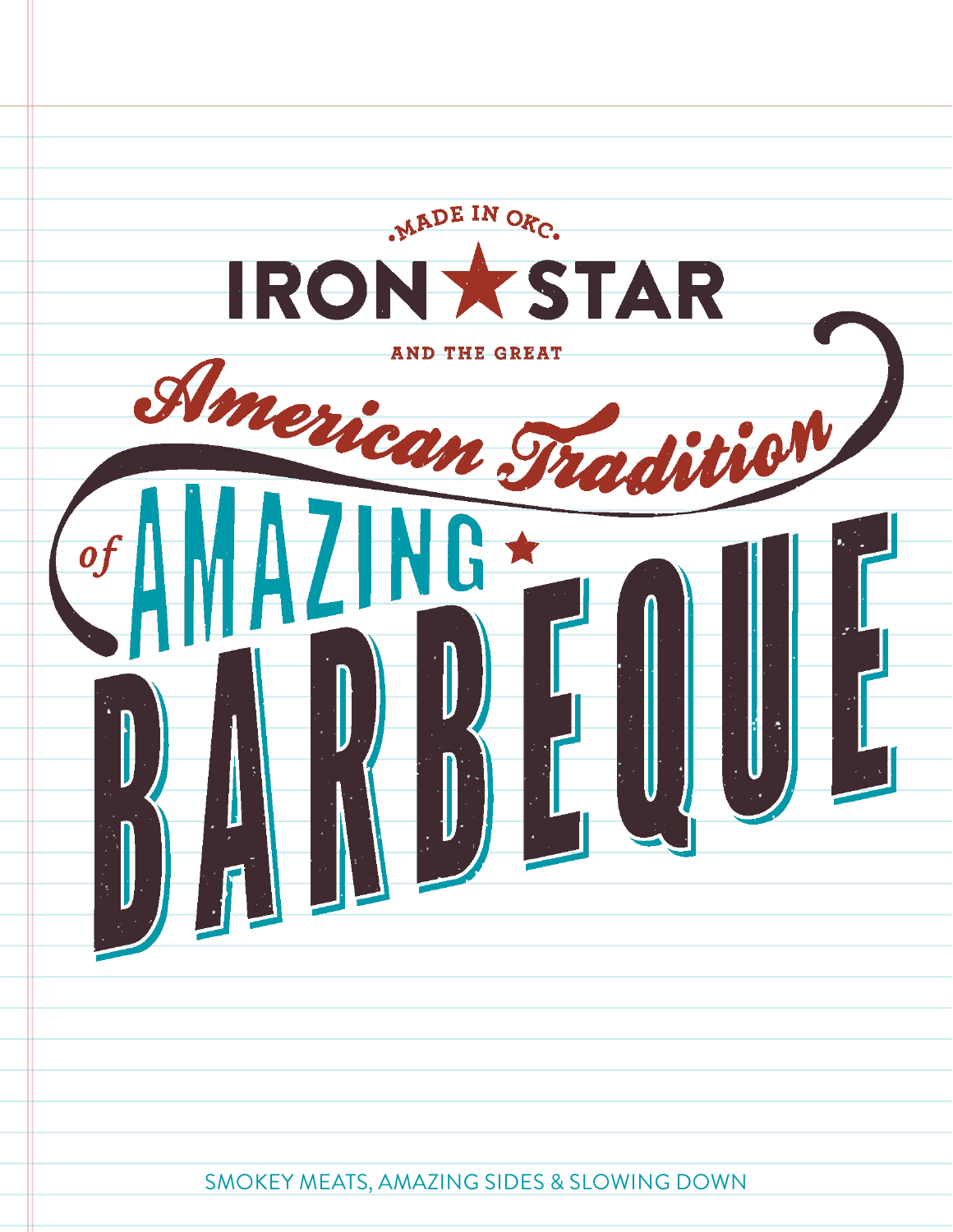## DAILY SPECIALS\* APPETIZERS

#### **-MONDAY-SMOKED RED CHILI CHICKEN ENCHILADAS**  WITH CHILI LIME CORN ON THE COB **-TUESDAY-BRISKET TACOS** CHOPPED BRISKET, CHEDDAR CHEESE, ON THE SIDE - PICO, AVOCADO, RED CHILI SOUR CREAM **-WEDNESDAY-SMOKED POTATO** SLICED BRISKET, BUTTER, PIMENTO CHEESE, RED CHILI SOUR CREAM, MILD BBQ, ONION RINGS **-THURSDAY-BONELESS BBQ RIB SANDWICH** GRILLED RIBS, MILD BBQ, JACK CHEESE, PICKLED JALAPENOS, FRIED ONIONS, CILANTRO, HOAGIE BUN **-FRIDAY-BEEF TENDERLOIN MEATLOAF** WITH SMOKED TOMATO GRAVY, MASHERS AND GREEN BEANS FAMOUS SIDES **FANCY MAC & CHEESE WHOLE FRIED OKRA RED BLISS POTATO SALAD BBQ BAKED BEANS DUTCH OVEN SWEET POTATOES ROASTED BRUSSELS & CARROTS BRAISED COLLARD GREENS FRENCH FRIES SEARED GREEN BEANS CORN PUDDING** ROOM FOR **DESSERT DOUBLE CHOCOLATE BREAD PUDDING |** 9 WITH A GRAND MARNIER GLAZE **GIANT CHOCOLATE CAKE |** 14 ENOUGH FOR TWO, A CHOCOHOLIC'S DELIGHT **CHARRED JALAPENO PIMENTO CHEESE** GRILLED TOAST, FRESH CELERY AND PEPPER CEVICHE | 9 **BACON WRAPPED QUAIL BREAST** TENDER QUAIL BREAST STUFFED, FRESH JALAPENO, WRAPPED IN SMOKED BACON AND GLAZED WITH APRICOT-SERRANO JAM | 17 **CRISPY CHICKEN TENDERS** HOMEMADE PICKLES, HEY-HEY SAUCE | 16 **SMOKESTACK NACHOS** PULLED PORK LAYERED BETWEEN CORN TORTILLA CHIPS, ANCHO CHILE SAUCE, FRIED ONIONS, JALAPENOS, CHEESE AND RED CHILE SOUR CREAM | 18 **MEAT & CHEESE SAMPLER** BRISKET, OUR FAMOUS RIBS, SMOKED SAUSAGE, CHEDDAR CHEESE, JALAPENO CHOW-CHOW AND CORNBREAD | 22 **MAMA'S DEVILED EGGS** PEPPER CEVICHE AND FRESH SCALLION | 9 **SLOW SMOKED ST. LOUIS CUT RIBS** HALF RACK | 21 FULL RACK | 32 **IRON STAR CORNBREAD** FOUR MUFFINS SERVED WITH SALSA VERDE BUTTER | 6 SALADS & CHILI **BEEF TENDERLOIN SALAD\*** CRISP ICEBERG LETTUCE STUFFED WITH A CREAMY BLEU CHEESE AND SPICED PECAN MIXTURE, FIRE GRILLED BEEF TENDERLOIN, BLEU CHEESE-BACON VINAIGRETTE | 21 **COBB SALAD** SMOKED TURKEY BREAST, BACON, HARD COOKED EGGS, TOMATOES, AVOCADOS, MONTEREY AND CHEDDAR CHEESE, MIXED GREENS, BBQ RANCH DRESSING | 18 **DINO KALE SALAD** SMOKED CHICKEN, ROASTED CORN, AVOCADO, WHITE CHEDDAR, BOURBON GLAZED CASHEWS, CORNBREAD CRUMBLES, DINOSAUR KALE, SWEET-ONION VINAIGRETTE | 17 **FARMERS SALAD** GRILLED CHICKEN BREAST, MIXED GREENS, CHERRY TOMATO, FRESH MOZZARELLA, FRIED OKRA, CARAMELIZED PECANS, GARLIC VINAIGRETTE | 17 **SALMON SALAD** GRILLED SALMON, MIXED FIELD GREENS, SPICY BUTTERMILK DRESSING, BLACK-EYED PEA RELISH, MONTEREY JACK CHEESE, CRISPY ONION STRINGS, FIRE ROASTED TOMATOES | 19 **STAR HOUSE SALAD** MIXED GREENS, SHREDDED CHEDDAR, CHERRY TOMATOES, RED ONIONS, CORNBREAD CROUTONS AND YOUR CHOICE OF DRESSING | 6 bleu cheese-bacon vinaigrette, bbq ranch, garlic vinaigrette, spicy buttermilk, ranch, cream bleu cheese,sweet onion vinaigrette, honey mustard

**FRIED PEACH PIE |** 8 SALTED CARAMEL AND VANILLA BEAN ICE CREAM **RANGE CHILI**

OUR HOMEMADE CHILI TOPPED WITH CHEDDAR CHEESE AND RED CHILE SOUR CREAM CUP | 6 BOWL | 8

\* SOME INDIVIDUALS MAY BE AT A HIGHER RISK FOR A FOOD BORNE ILLNESS IF THE FOLLOWING FOODS ARE CONSUMED RAW OR UNDERCOOKED: EGGS, BEEF, FISH, LAMB, AND MILK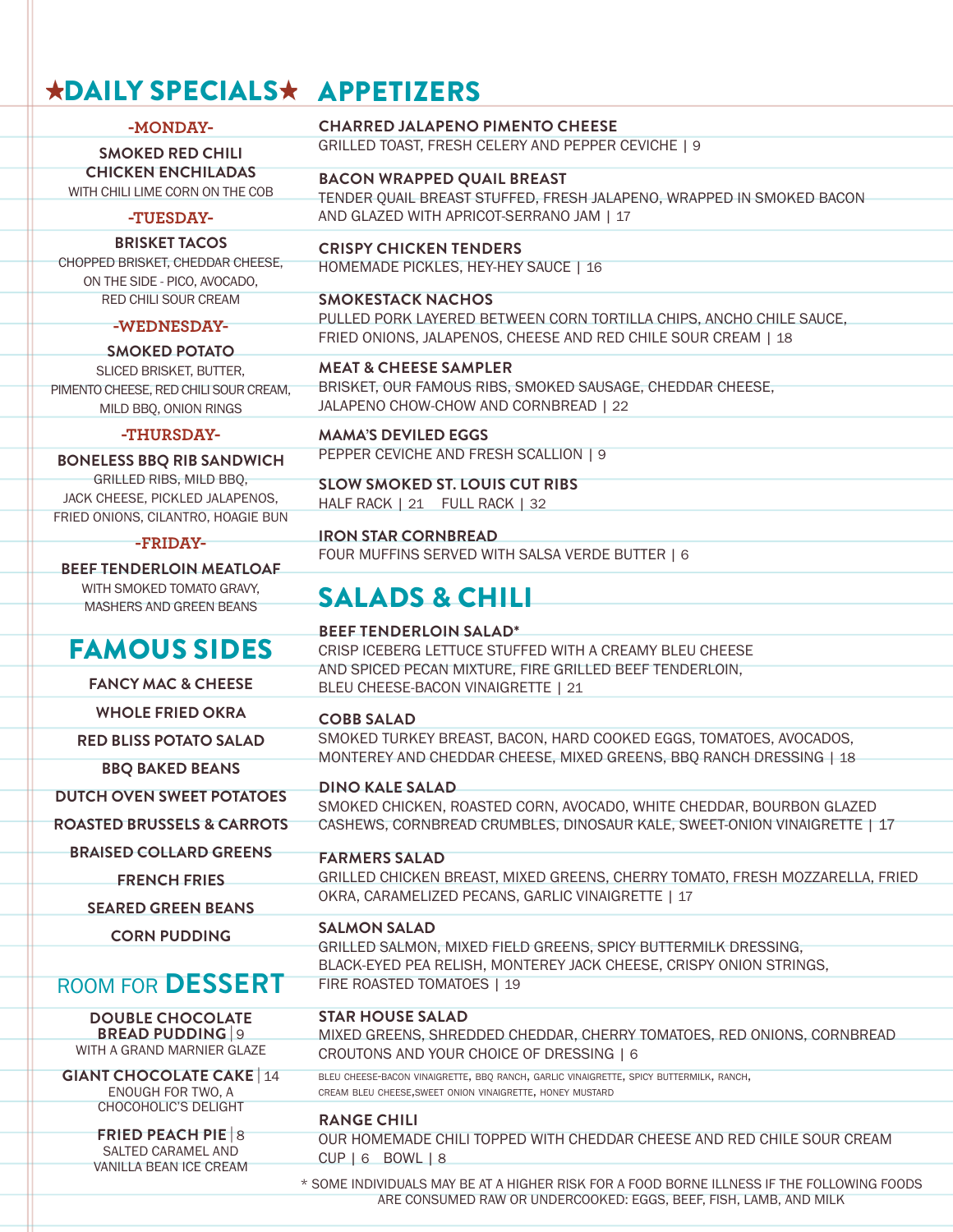### SANDWICHES & BURGERS

ALL SANDWICHES ARE SERVED WITH HOMEMADE PICKLE AND YOUR CHOICE OF ONE SIDE

### **SEABOARD FARMS PULLED PORK**

TOPPED WITH SOUTHWEST SLAW | 16

### **CHOPPED BEEF BRISKET**

TOPPED WITH SOUTHWEST SLAW | 16

### **NATURAL SMOKED TURKEY BREAST**

SLICED SMOKED TURKEY ON A WARM BRIOCHE BUN | 16

#### **SMOKED PRIME RIB SANDWICH**

BACON, CARAMELIZED ONIONS, JACK CHEESE, BBQ AIOLI AND A SIDE OF AU JUS | 19

### **GRILLED CHICKEN BREAST**

APRICOT-SERRANO GLAZED CHICKEN BREAST TOPPED WITH LETTUCE, TOMATOES AND GRUYERE CHEESE | 17

### **PIMENTO CHEESE BURGER**

BLACK ANGUS BURGER, GRILLED JALAPENOS, HICKORY SMOKED BACON, PIMENTO CHEESE | 17

### **BURGER**

BLACK ANGUS BURGER, GREEN LEAF LETTUCE, TOMATOES, RED ONIONS, MAYO, JALAPENO CHOW-CHOW | 16 ADD CHEESE | 1

#### **BBQ CLUB**

SMOKED SLICED TURKEY BREAST, CHOPPED BRISKET, CRISP BACON, JACK AND CHEDDAR ON TEXAS TOAST WITH BBO AIOLI | 16

### HOUSE SMOKED MEATS

ALL SMOKED MEAT PLATES ARE SERVED WITH A CHOICE OF TWO SIDES

### **ST. LOUIS CUT PORK RIBS**

OUR FAMOUS RIBS START WITH A 24 HOUR RUB DOWN IN OUR SECRET DRY SPICES BEFORE BEING SLOW SMOKED FOR HOURS IN HICKORY WOOD LITE | 19 DINNER | 21

### **SEABOARD FARMS PULLED PORK**

OKLAHOMA RAISED PORK, SLOW SMOKED AND HAND PULLED LITE | 19 DINNER | 21

### **BROWN SUGAR CURED BEEF BRISKET**

CHOPPED OR SLICED LITE | 17 DINNER | 19

**ALL NATURAL TURKEY BREAST** LITE | 17 DINNER | 19

### **HICKORY SMOKED CHICKEN**

1/2 CHICKEN SPECIALLY SEASONED AND SLOW HICKORY SMOKED | 17

### **SAUSAGE TRIO**

HOT LINK, JALAPENO-CHEDDAR AND BLACK PEPPER SMOKED SAUSAGE LITE | 17 DINNER | 19

### **COMBO PLATE**

YOUR CHOICE OF ANY TWO SMOKED MEATS | 21 SUBSTITUTE SMOKED CHICKEN | 7

### BEST OF THE REST

### **VEGGIE PLATE**

YOUR CHOICE OF 3 OF OUR DELICIOUS SIDES SERVED WITH A STAR HOUSE SALAD | 16

### **GRILLED ATLANTIC SALMON**

AVOCADO-LIME BUTTER, YOUR CHOICE OF TWO SIDES | 25

### **FILET OF BEEF TENDERLOIN\***

8OZ BEEF TENDERLOIN, GREEN ONION BUTTER, SERVED YOUR CHOICE OF TWO SIDES | 35

### **BLACK PEPPER CRUSTED PRIME RIB\* | DINNER ONLY**

SERVED BY THE OUNCE WITH YOUR CHOICE OF TWO SIDES | 10OZ MINIMUM | 29 ADDITIONAL OUNCES | 2.95/OZ

WE PROUDLY SERVE CREEKSTONE FARMS PREMIUM BLACK ANGUS BEEF™, AND CREEKSTONE PREMIUM NATURAL DUROC PORK™